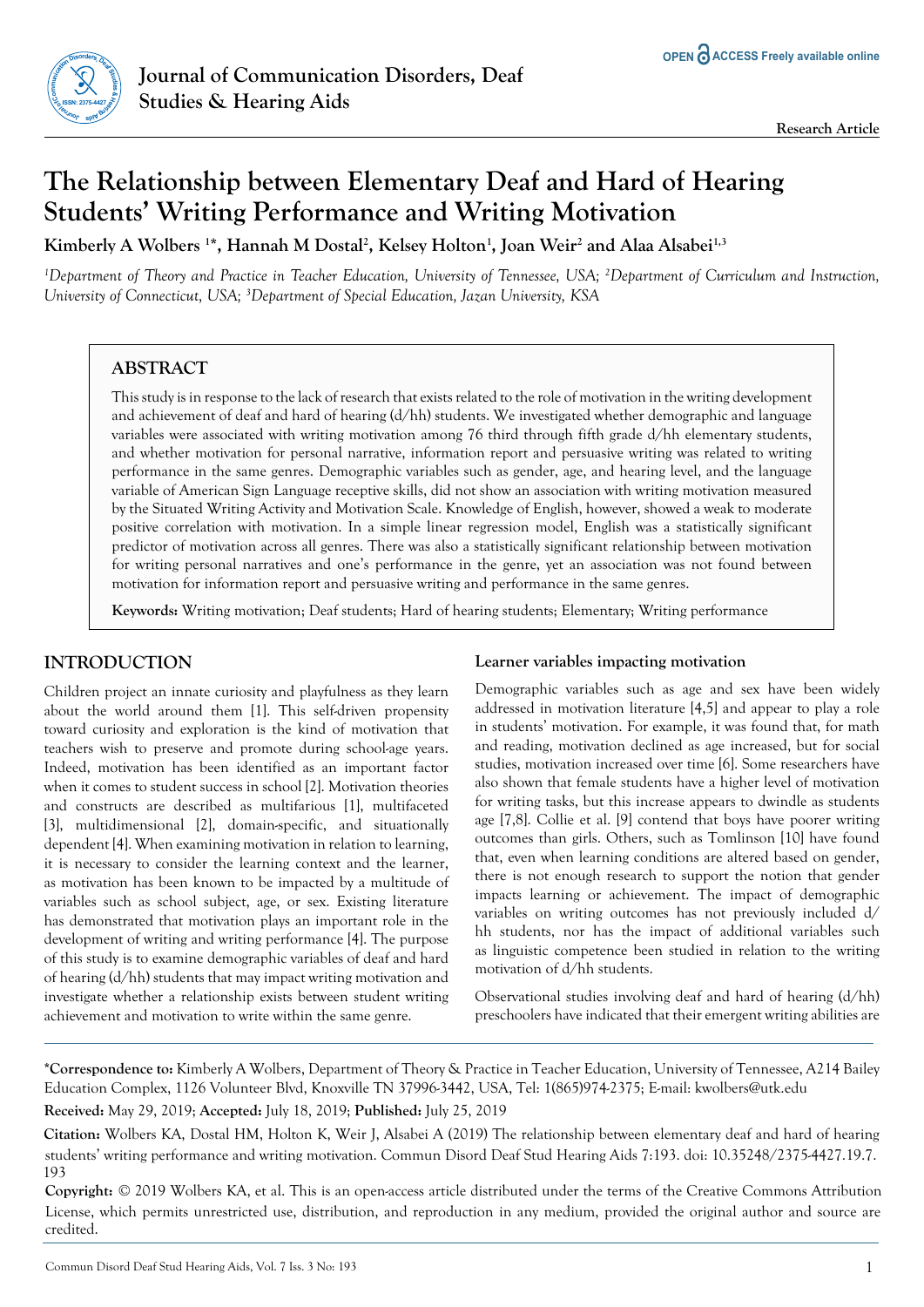similar to hearing-aged peers [11]. However, many d/hh children arrive to school without a solid foundation in a first language [12], which causes early writing skills to diverge from those of hearing children at the juncture of spelling [12] and at conventional writing instruction [13]. For struggling d/hh writers who do not have age-appropriate language or literacy skills, it is possible that linguistic competence influences motivation to write, more than demographic variables.

#### **Impact of motivation on student writing**

Regardless of age and gender, there is a demonstrated relationship between students' motivation to write and their writing performance [4,14,15]. It is also known that students' motivation may vary across learning contexts and learning tasks [16]. Students who are motivated writers are more likely to perform better on standardized measures of writing achievement [4], possess more stamina during difficult writing tasks [17], and make better use of efficacious writing strategies [18]. Motivated student writers are also more likely to demonstrate interest in writing activities than unmotivated student writers [4]. D/hh writers in previous studies have been described as disliking or avoiding writing, or portrayed as frustrated with writing [19,20]. Yet, it's not clear the extent to which writing achievement has a relationship with writing motivation for d/hh writers, and whether that differs across writing domains or genres (e.g., recount/personal narrative, information report, and persuasive writing genres).

#### **The motivation construct**

Motivation is complex and unwieldy, made up of many constructs involving cognitive and psychological elements [21]. As defined by Lo and Hyland, it is "a dynamic process subject to continuous flux" which makes it challenging to study [22]. Troia [23] has focused much of his research toward student writers with disabilities [23], struggling writers [24], and writing motivation among these populations [4]. Therefore, we utilize the work of Troia to frame our understanding of motivation in writing when looking at d/ hh students.

Troia et al. [4] breakdown the construct of writing motivation into the following: goal orientation, attributions for outcomes, selfefficacy, and task interest and value. See Table 1 for a description of each element. In this study, we examined writing motivation, with a particular emphasis on self-efficacy and interest, through the administration of survey questions.

# **Self-efficacy**

Self-efficacy in writing is a student's belief in her competence to write different types of text [25]. Students with high self-efficacy tend to use better learning strategies [26] and more self-monitoring of their learning outcomes [27-29] than students with low self-efficacy. Positive self-efficacy has a tremendous impact on the student's task persistence [30] and academic outcomes [4,31]. Students with positive self-efficacy have been shown to be able to set more

# **Wolbers KA, et al. OPEN**  $\partial$  **ACCESS Freely available online**

effective goals and have an increase in writing stamina [9,25,32]. The ability to self-regulate learning is thought to depend on selfefficacy [33-36]. Additionally, there is an established correlation between a positive sense of self-efficacy and task choice [37,38], effective study activities [31], and skill acquisition [39]. Further still, a positive sense of self-efficacy is predictive of writing competence [5,9,25]. These outcomes have been associated with self-efficacy regardless of age, gender or ethnicity [4]. Self-efficacy is contextspecific and consists of both outcome and efficacy expectations [40- 42]. Outcome expectations include the belief that there will be a successful conclusion, and efficacy expectations include the belief that you are capable of performing tasks necessary to complete a goal [4].

A study by Graham and Harris [43] determined that students with learning disabilities often overestimate their skill sets in the area of creative writing. Young children in general may have an inflated sense of self-efficacy that moderates over time as skills and experience develop and feedback is given [4]. Troia [23] explains that students with disabilities sometimes learn to attribute successes and failures with writing to variables that are out of their control, such as the amount of teacher assistance that was received, or luck with one assignment over another. These misunderstandings can lead to deep doubts about competencies, which in turn, can negatively impact students' self-efficacy for writing [23]. Similarly, a d/hh student may experience a lower level of self-efficacy because of previous struggles with writing due to language deprivation, which gives the student fewer linguistic resources from which to draw upon. Or, in the case of a student who uses American Sign Language (ASL), lower self-efficacy may be experienced because of difficulty mediating between two languages.

# **Task interest and value**

Task interest and value is another important construct of motivation that influences how goals are set [4]. Interest has been defined as the interactional relationship between a person and aspects of his environment [44] and has a positive impact on academic achievement across individuals, knowledge domains, and subjects [40,44]. Interest is comprised of personal and situational interest with personal interest being based on individual preferences while situational is focused on the environment and context [4,40,44].

Hidi and Harackiewicz [44] argue that situational interest is a powerful tool in the classroom and can significantly increase student motivation. An example of situational interest would be when a teacher takes a routine task like memorizing spelling rules and turns it into a game. In 1990 and 1991, Hidi and McLaren found that although interest plays a part in the writing outcomes of students, it alone was not sufficient, but paired with content knowledge, it impacted writing outcomes [45,46]. In the case of d/hh children experiencing language deprivation, they may bring to the task of writing less background knowledge and limited vocabulary to express a topic which, in turn, impacts quality regardless of interest.

| <b>Table 1:</b> Motivation construct [4]. |                                                                                                                                          |  |  |
|-------------------------------------------|------------------------------------------------------------------------------------------------------------------------------------------|--|--|
| Goal Orientation                          | Consists of mastery and performance goals<br>Can be directed toward attaining competence or knowledge or receiving acknowledgment.       |  |  |
| Attributions for Outcomes                 | Refers to one's perception of why one attains success or failure                                                                         |  |  |
| Self-efficacy                             | Belief in ability in a domain rather than a task-specific event<br>A student's belief in her competence to write different types of text |  |  |
| Task Interest and Value                   | Refers to the interest one has in a task related to the amount of effort involved to complete it.                                        |  |  |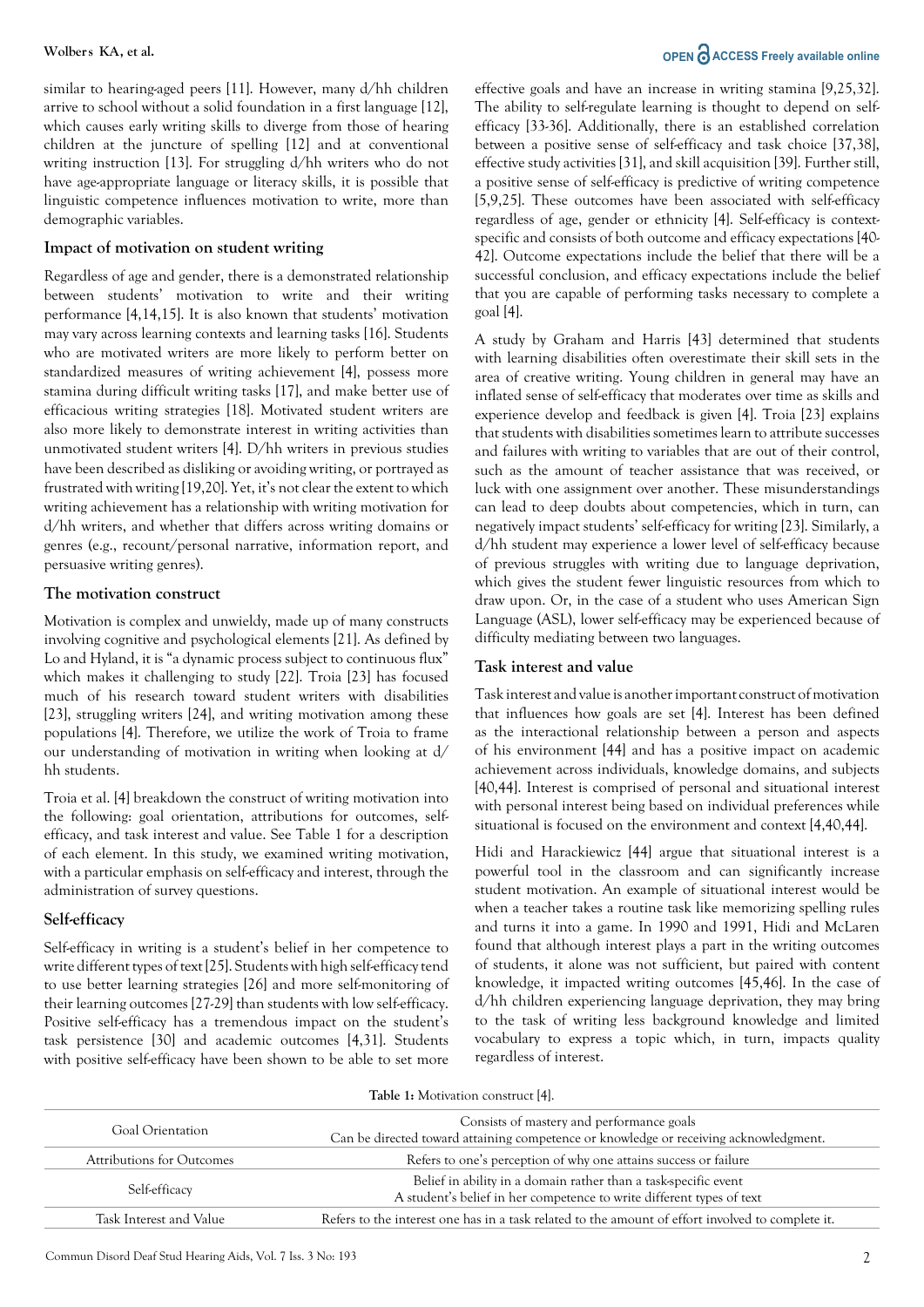Troia et al. [4] include task value as a part of the interest construct. Value includes aspects of the intrinsic-the extent to which an individual is curious or challenged, the utility or importance of a task, and the cost which is the amount of effort or anxiety a task presents [4]. Although a part of the interest construct, task value can operate independently of interest. A person is able to have high interest in a subject without attaching great value to it, and likewise, is able to attach high value to an activity that is of little interest. For instance, a student might understand that writing a persuasive essay is an important part of a graded assignment but have little interest in engaging in the writing.

# **METHOD**

Although research on writing motivation and its constructs exists for the general population, currently there exists no research on the d/hh population. The aim of the current study was to investigate the demographic and language variables that may be relevant to writing motivation for d/hh students, and to investigate the relationship between students' writing performance in three genres (recount, information report, and persuasive) and their writing motivation for each genre. We examined writing motivation of d/hh students through the administration of a survey including self-efficacy and task interest/value items. The following research questions guided the design of this study: (1) Is there a significant relationship between writing motivation and (a) demographic variables including the gender, age, and hearing level, and (b) language variables such as written English competence and ASL receptive skills? (2) Is there a significant relationship between the writing performance of d/hh students on recount, information report, and persuasive genres and their writing motivational beliefs for those genres?

#### **Setting and participants**

The sample for this study included 76 d/hh students in grades 3 through 5. The sample and data presented here come from a larger, year-long efficacy trial on writing funded by the Institute of Education Sciences. There was a nation-wide open enrollment period during which teachers could enroll if they provided language and literacy instruction to 3rd-5th grade d/hh students for a minimum of 2 hours a week.

Student data were collected at 12 school programs including four bilingual schools for the deaf, two schools for the deaf that used total communication, two schools for the deaf transitioning from total communication to bilingual, two public school listening and spoken language programs, one public school listening and spoken language/total communication program, and one public school bilingual program. Based on teacher survey responses, approximately 40% of the students had recently transferred to their current school programs, having received education in a program with a different communication approach the year prior. Seven students who were previously mainstreamed (some with sign exposure from an interpreter and/or itinerant teacher and some with no sign exposure) were now enrolled in bilingual, transitioning, or total communication schools for the deaf. Six students who were previously mainstreamed (some with sign exposure from an interpreter and/or itinerant teacher and some with no exposure) were now enrolled at the public-school bilingual program. Thirteen students previously enrolled at total communication day schools or schools for the deaf were now enrolled in bilingual programs. Two students who were previously enrolled at orphanage schools for the deaf in another country were now enrolled in the public-school

# **Wolbers KA, et al. OPEN**  $\partial$  **ACCESS Freely available online**

bilingual program. One student who was previously enrolled at a Montessori program was now enrolled at the listening and spoken language public school program. The student population was largely transient with inconsistencies in language and communication histories. Additionally, data for this study were collected at the beginning of the school year; consequently, transfer students had not yet experienced instruction in their current settings. Thus, for this study, it was not feasible to examine associations between d/hh students' writing motivation and school setting or communication philosophy.

Student demographic data were additionally reported by classroom teachers via an online survey. Demographic data were based on teachers' observations and available student records. Eight student participants were excluded based on cognitive disability classification, or teacher reports indicating that students experienced substantial difficulties taking the survey. A total of 68 responses were included in the analyses. Ages of participants ranged from 7.67 to 12.92 years, with a mean age of 9.91. Participants' gender, hearing level, amplified hearing level, and primary language are displayed in Table 2. It's important to note that there were 21 audiograms that did not indicate students' amplified hearing levels, and teachers reported that an additional 22 students did not use their hearing aids or cochlear implants at all. Therefore, we did not include amplified hearing thresholds in the analyses since there were not meaningful data for two-thirds of the participants.

# **DATA SOURCES**

Five sets of data were used to address the research questions for this study, including: motivation survey responses, writing samples, Woodcock Johnson IV Broad Written Language scores, ASL-Receptive Skills Test scores, and teacher surveys.

# **Motivation survey**

The Situated Writing Activity and Motivation Scale (SWAMS) was used in this study to measure students' motivation to write. Many items on the SWAMS were derived from developed scales [47-49]. The aggregate internal consistency reliability is reported at 0.88. Since the first use of the SWAMS with over 600 students in grades 4 through 10 [15], it has been further refined. The original survey containing 30 questions across 4 sub-constructs of motivation (i.e., self-efficacy, success attribution, task interest/value, and goal orientations) was subsequently refined to 15 questions representing the two sub-constructs of self-efficacy and task interest/value. In reliability analyses conducted by the survey developer, low internal consistency was found among questions intended to measure the latent constructs of success attribution and goal orientation. Since items did not reliably measure the constructs, they were removed (G.A. Troia, personal communication, October 19, 2018). In this study, we administered the updated SWAMS to students. There were three surveys of 15 questions each-one survey for recount, information report, and persuasive genres. Each survey started with a scenario to provide context for writing in the genre. For example, the information report survey began:

Your teacher asks you to write a feature article about something at which you are an expert, like a sport, hobby, person, or place, although you will need to do some additional research for your article. Your article will be published in a class newspaper to be circulated throughout the school. You will want to write an informative article that will help others learn about your topic. Now, respond to the statements below about this assignment.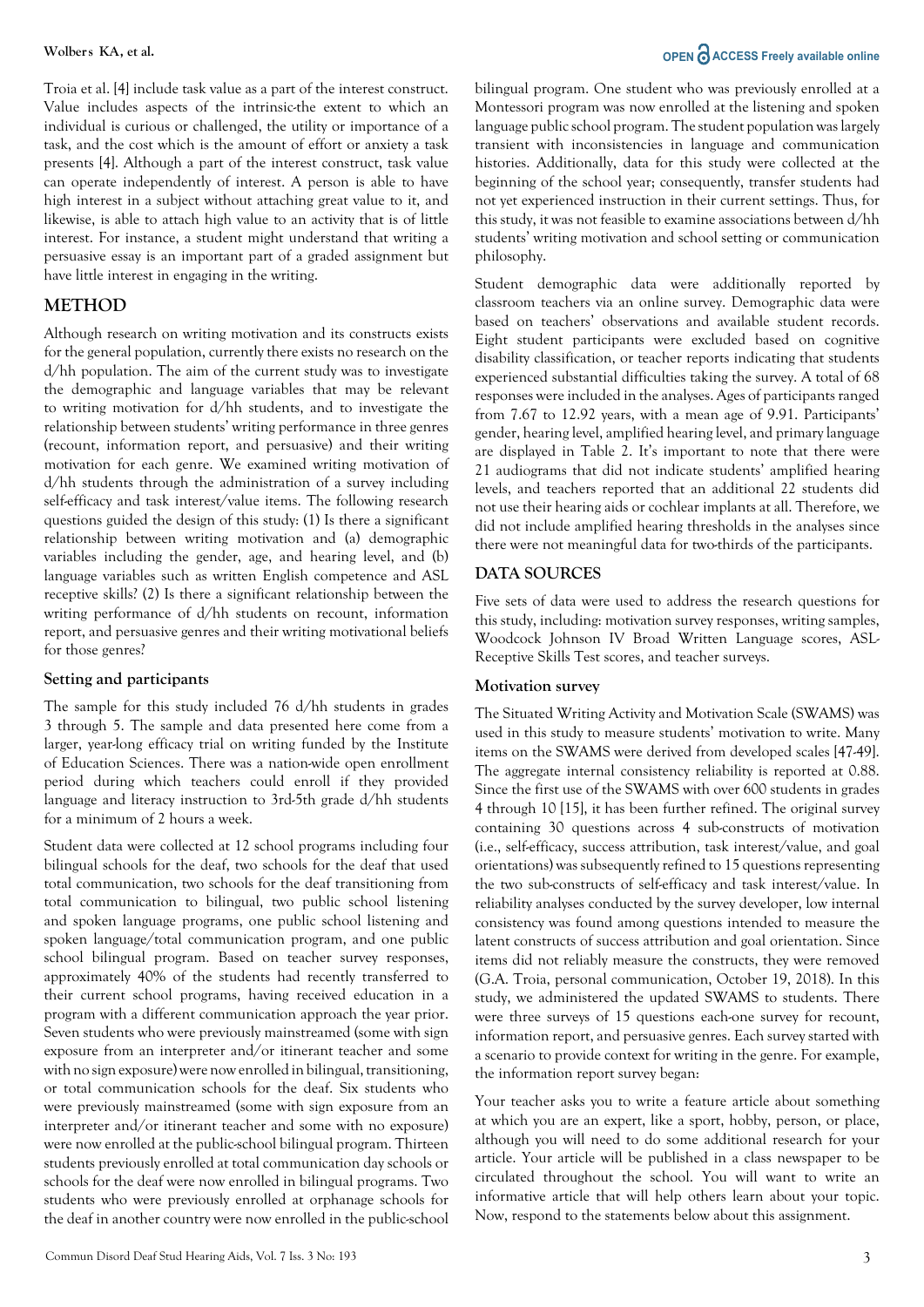# **Wolbers KA, et al. OPEN**  $\partial$  **ACCESS Freely available online**

| Table 2: Student demographics.        |                                     |               |  |  |  |  |
|---------------------------------------|-------------------------------------|---------------|--|--|--|--|
| Variable                              | $\mathbf n$                         | $\%$          |  |  |  |  |
| Gender Groupings                      |                                     |               |  |  |  |  |
| Female                                | 29                                  | 42.6          |  |  |  |  |
| Male                                  | 39                                  | 57.4          |  |  |  |  |
| Hearing Level Groupings               |                                     |               |  |  |  |  |
| 0-15dB normal                         | 2                                   | 2.9           |  |  |  |  |
| 16-25 slight                          | 1                                   | 1.5           |  |  |  |  |
| 26-40 mild                            | 5                                   | 7.4           |  |  |  |  |
| 41-55 moderate                        | 8                                   | 11.8          |  |  |  |  |
| 56-70 moderately severe               | 12                                  | 17.6          |  |  |  |  |
| 71-90 severe                          | 11                                  | 16.2          |  |  |  |  |
| 9+profound                            | 28                                  | 41.2          |  |  |  |  |
| Missing                               | $\mathbf{1}$                        | 1.5           |  |  |  |  |
|                                       | Hearing Level (Amplified) Groupings |               |  |  |  |  |
| 0-15dB normal                         | $\mathbf{0}$                        | $\mathbf{0}$  |  |  |  |  |
| 16-25 slight                          | $\mathcal{O}$                       | $\mathcal{O}$ |  |  |  |  |
| 26-40 mild                            | 13                                  | 19.1          |  |  |  |  |
| 41-55 moderate                        | 6                                   | 8.8           |  |  |  |  |
| 56-70 moderately severe               | 3                                   | 4.4           |  |  |  |  |
| 71-90 severe                          | 3                                   | 4.4           |  |  |  |  |
| 91+ profound                          | $\Omega$                            | $\Omega$      |  |  |  |  |
| Not reported on audiogram             | 21                                  | 30.9          |  |  |  |  |
| Does not use amplification            | 22                                  | 32.4          |  |  |  |  |
|                                       | Primary Language Groupings          |               |  |  |  |  |
| <b>ASL</b>                            | 41                                  | 60.3          |  |  |  |  |
| English (speech only or sign support) | 25                                  | 36.8          |  |  |  |  |
| Significant language delay            | 1                                   | 1.5           |  |  |  |  |
| Missing                               | 1                                   | 1.5           |  |  |  |  |

Questions were measured along a likert scale from 0-totally disagree to 6-totally agree. An example of a question designed to measure self-efficacy is: I would be able to come up with great ideas and include lots of details for this article. An example of a task interest and value question is: I think this writing assignment is boring.

Each of the survey questions were presented to students in written English. Students were also given access to questions in ASL (via video) and/or spoken English (via voice recording).

# **Writing samples**

Three writing samples (representing recount, information report, and persuasive genres of writing) were collected from each student at the beginning of the academic year over three days by their classroom teacher, for a total of 204 samples. Students were given unlimited time to respond to three prompts similar to the 4th grade National Assessment of Educational Progress (NAEP) [50] which asked students to convey an experience through writing, explain, and persuade. The recount prompt asked students to share a personal experience and was administered to all students. In addition, all students responded to one of three information report prompts, which asked them to describe an animal or insect, a game or activity, or a familiar teacher. Last, students responded to one of three persuasive prompts in which they argued for or against a pool or trampoline, an ipad or a laptop, or owning a pet. The teachers did not assist students in writing or revising.

Students' writing samples were scored for genre-related writing traits, by drawing upon the NAEP rubric's three broad domains of writing: development of ideas, content, and organization of ideas. The three traits were assessed using a six-point scale (i.e., 1=little to no skill, 6=effective skill), and a composite score of the three traits for each genre was used in the analyses. The recount writing rubrics included items focused on orienting the reader to an event and describing the event, while the rubric for information report writing had items focused on clearly identifying the topic and related subtopics, and providing relevant, supporting details. Finally, the persuasive writing rubric included the writer's ability to state an opinion and provide reasons and examples that justify the opinion. All rubrics also included a score for organization, as it relates to the genre. Approximately twenty percent of the writing samples were double coded. Intra Class Correlation Coefficient (ICC) for recount samples was 0.966, 0.930 for information report samples, and 0.962 for persuasive samples.

#### **Language knowledge**

The Broad Written Language Cluster of the Woodcock Johnson Test of Achievement IV (WJ-IV) was used to measure all participants' knowledge of English through the administration of writing tasks. This achievement battery of the WJ-IV includes subtests of Spelling, Sentence Writing Fluency, and Writing Samples, which together create a composite Broad Written Language score. The Broad Written Language subtest reliabilities (when administered following the standard protocol) are 0.8 or higher [51].

The ASL Receptive Skills Test (ASL-RST) [52], a 40-item normreferenced assessment (ages 3-13), was used with 61 participants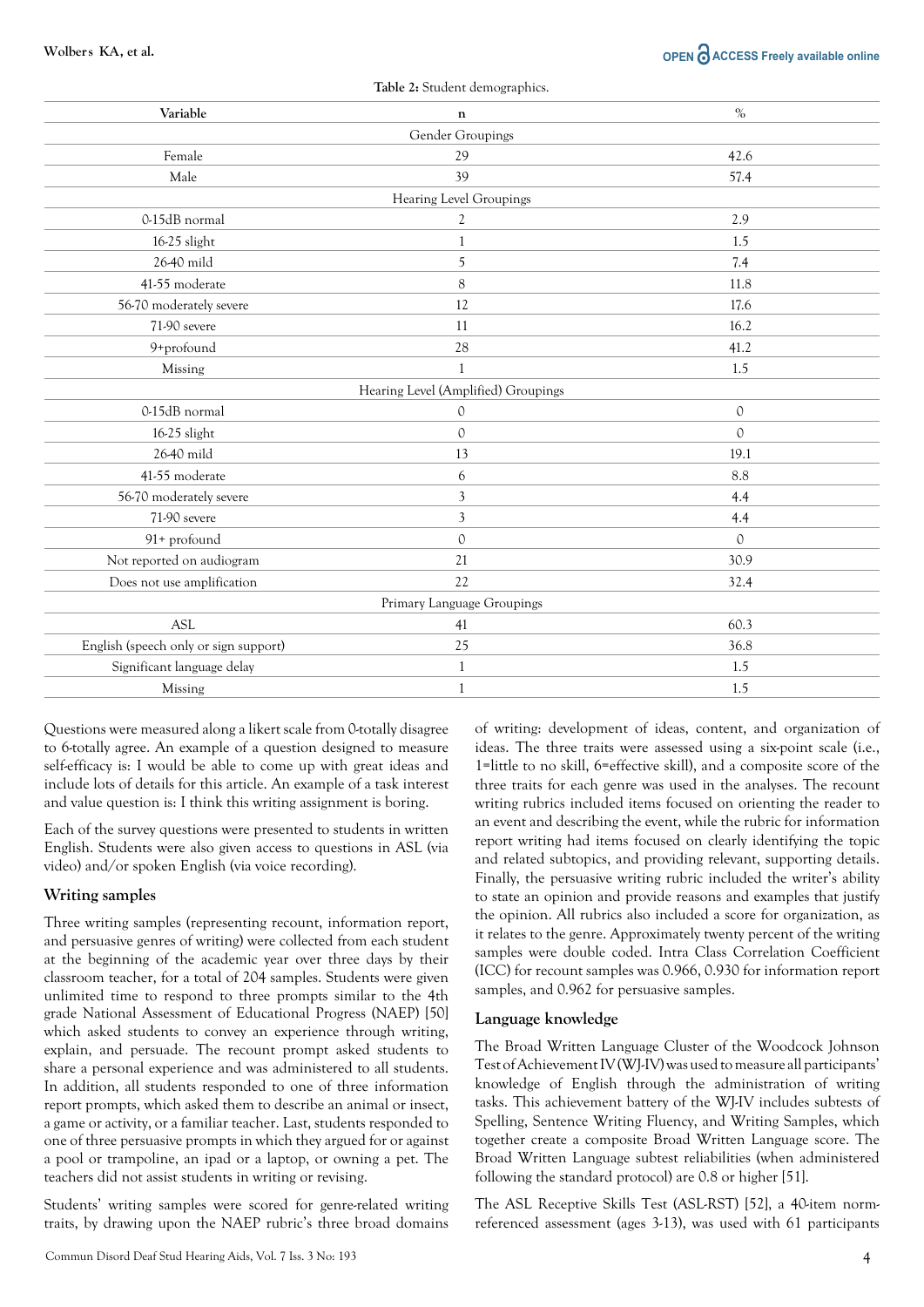who use sign language. Sign language use ranged from minimal use such as sign-supported speech to those who use ASL as a primary form of communication. The ASL-RST is not an overall assessment of ASL communicative competence; rather, it is designed to assess students' receptive knowledge of ASL morphological and syntactic structures. Test developers reported on a measure of marginal maximum likelihood reliability of the standardization data (N=203), which showed a high correlation of r=0.88. Subsequent psychometric testing (ages 3-5) demonstrated reliability (0.96) and validity, whereby the test resulted in significantly different scores by age group and by whether sign was or was not regularly used in the home [53]. Similar studies have not been completed for children 6 and older, and it should be noted that, even though there are norms up to age 13, more than half of the standardization participants were ages 3-5. Participants' standard scores were used in the analyses.

# **STATISTICAL ANALYSIS**

To explore the first research question, demographic data that were categorical such as gender and hearing level were analyzed with independent t-tests or ANOVA to determine if there was a significant difference by group (e.g., difference in writing motivation between genders). Correlations were examined for demographic and language data that were continuous such as age, English, and ASL language variables. Data were then examined using a multiple linear regression in order to predict motivation (criterion variable) based on demographic or language variables (predictor variables).

A linear regression was calculated for the second research question to determine if there was a significant relationship between the writing performance of d/hh students on recount, information report, and persuasive genres (criterion variables) and their reported motivation for the associated genre (predictor variables).

# **RESULTS**

#### **Research question 1**

Our first analyses compared demographic variables such as gender, age, and hearing level with writing motivation. Independent t-tests were used to compare female students' scores on recount motivation (M=4.01, SD=0.940), information report motivation (M=4.07, SD=0.911), and persuasive motivation (M=4.17, SD=0.978) with male students' motivation on the same genres (M=3.85, SD=1.08; M=4.09, SD=0.966; M=3.98, SD=1.02). The t-tests demonstrated no significant differences between male and female students with respect to motivation in recount,  $t(66)=0.662$ ,  $p=0.249$ , information report, t(65)=-0.090, p=0.529, or persuasive, t(66)=0.767, p=0.912 genres.

Results of the Pearson correlation indicated that there was not a significant association between age and motivation on recount

# **Wolbers KA, et al. OPEN**  $\partial$  **ACCESS Freely available online**

writing,  $r(66)=0.064$ ,  $p=0.603$ , information report writing, r(65)=0.104, p=0.401, or persuasive writing, r(66)=0.076, p=0.538. We further examined the data by gender and age and found that as girls become older, there is a significant positive correlation with information report writing motivation,  $r(29)=0.411$ ,  $p=0.027$ , and persuasive writing motivation, r(29)=0.372, p=0.047, that does not occur for boys or recount writing.

A one-way between subjects ANOVA was conducted to examine the effect of hearing level on writing motivation. There was not a statistically significant difference between hearing level groups for recount writing motivation, F(6,60)=0.905, p=0.498, information report writing motivation,  $F(6,59)=0.965$ , p=0.457, or persuasive writing motivation, F(6,60)=1.13, p=0.315. Mean and standard deviation by hearing level is presented in Table 3.

Our second set of analyses examined whether there was a significant relationship between writing motivation and language variables such as written English competence and ASL receptive skills. English competence as represented by the Broad Written Language Cluster on the WJ-IV ranged from a standard score of 11 to 105 (N=68, M=61.69, SD=24.35) and ASL receptive skills standard scores ranged from 70 to 117 (N=61, M=99.25, SD=9.03). Results of the Pearson correlation indicated that there was not a significant association between ASL receptive skills and motivation for recount writing, r(61)=0.220, p=0.089, information report writing,  $r(61)=0.237$ ,  $p=0.068$ , or persuasive writing,  $r(61)=0.211$ , p=0.103. There was, however, a statistically significant positive correlation between English and motivation for recount writing,  $r(68)=0.449$ , p=0.000, information report writing,  $r(68)=0.335$ , p=0.006, and persuasive writing, r(68)=0.311, p=0.010. Increases in English scores showed a weak to moderate association with increases in writing motivation across the genres.

A simple linear regression was calculated to predict writing motivation based on English competence. The results indicate that English significantly predicted recount motivation ( $\beta$ =0.019, p <0.000) and explained approximately 20% of the variance,  $F(1,66)=16.64$ ,  $p<0.000$ , and the  $R<sup>2</sup>$  was 0.201. Thus, participants' predicted motivation score (from 0-low to 6-high) is equal to 2.76+0.019 (English standard score), and a participant's writing motivation increases 0.019 for every point increase in standard score of the Broad Written Language. Similarly, English was a statistically significant predictor of information report writing motivation ( $\beta$ =0.335, p <0.006) and persuasive writing motivation ( $\beta$ =0.311, p<0.010). Each of the regression models were significant,  $F(1,66) = 16.64$ ,  $p \le 0.000$  for information report and F(1,66)=16.64, p $\leq$ 0.000 for persuasive, although less variance was explained at 11 and 10% respectively.

In summary, neither demographic variables (i.e., gender, age, and hearing level of d/hh students) nor the language variable of ASL

| <b>Table 3:</b> Motivation across genres by hearing level.<br>Motivation Mean (M) and Standard Deviation (SD) |              |              |              |  |  |
|---------------------------------------------------------------------------------------------------------------|--------------|--------------|--------------|--|--|
|                                                                                                               |              |              |              |  |  |
| $0.15dB$ normal (n=2)                                                                                         | 3.67(1.23)   | 3.33(0.471)  | 3.25(0.354)  |  |  |
| $16-25dB$ slight $(n=1)$                                                                                      | $4.73$ (NA)  | 5.00(NA)     | $5.33$ (NA)  |  |  |
| $26-40$ dB mild (n=5)                                                                                         | 4.70 (0.899) | 4.42 (0.590) | 4.55(0.717)  |  |  |
| 41-55dB moderate $(n=8)$                                                                                      | 3.49(1.15)   | 3.83 (0.872) | 3.85(1.05)   |  |  |
| 56-70dB moderate-severe (n=12)                                                                                | 3.83(1.13)   | 3.90(0.711)  | 3.86(0.803)  |  |  |
| $71-90dB$ severe $(n=11)$                                                                                     | 3.78(1.14)   | 4.36(0.770)  | 3.86 (0.681) |  |  |
| $91+d$ B profound (n=28)                                                                                      | 4.00 (0.908) | 4.19(1.02)   | 4.28(1.13)   |  |  |
|                                                                                                               |              |              |              |  |  |

**Table 3:** Motivation across genres by hearing level.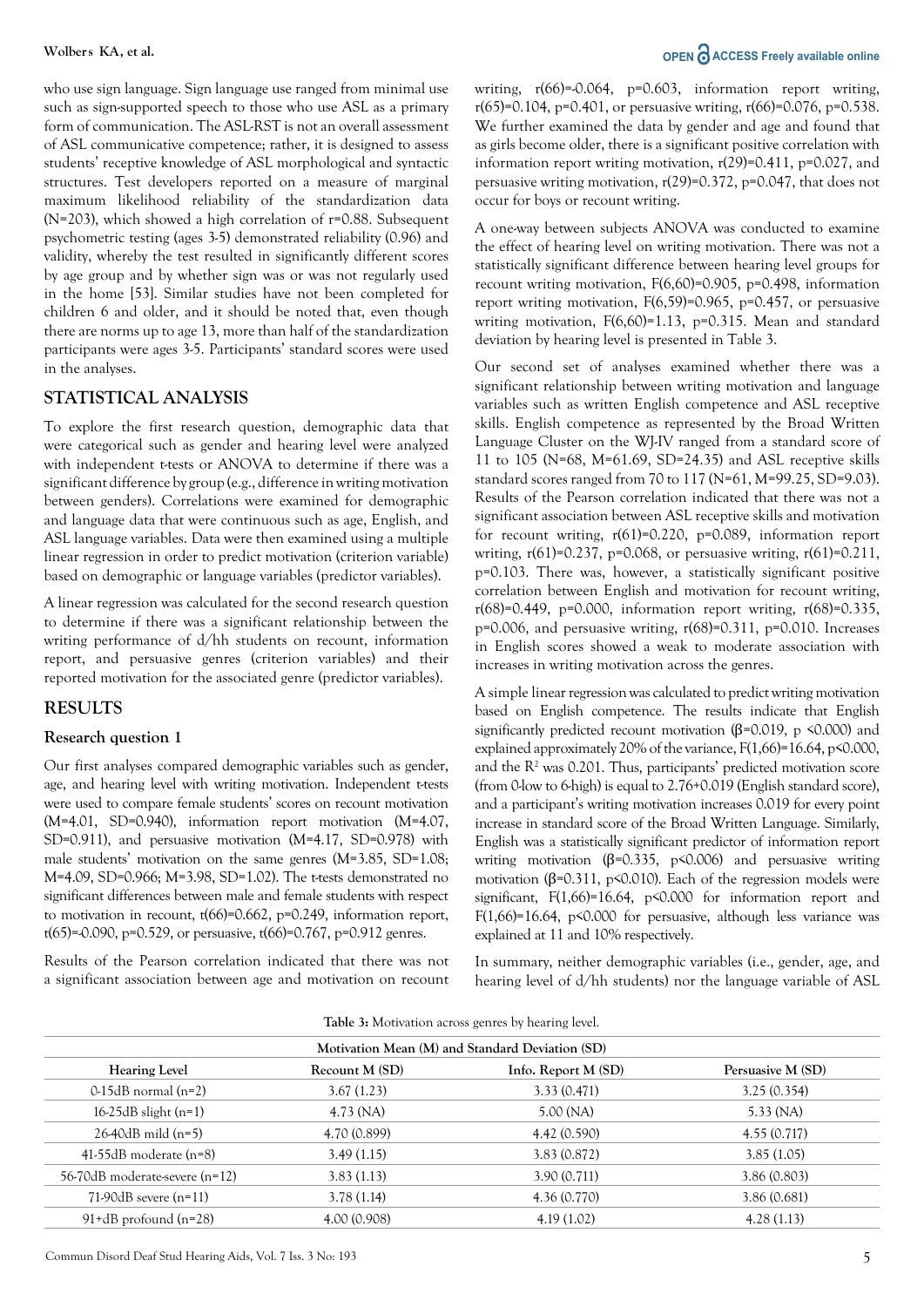receptive skills showed an association with writing motivation in the three genres. While the English language variable had a statistically significant relationship with writing motivation, only a small amount of the variance (10-20%) could be explained.

#### **Research question 2**

In our second research question, we asked whether there was a significant relationship between writing performance and motivation of the same genre. Performance scores on recount writing ranged from 0 to 9 out of a total possible 18 rubric points (N=67, M=4.45, SD=2.32), and recount motivation ranged from 1.67 to 6.00 on a 6-point rubric (N=68, M=3.92, SD=1.02). Results of the Pearson correlation indicated a weak positive association between performance and motivation on recount writing, r(67)=0.362, p=0.003. A linear regression was calculated, finding a statistically significant relationship,  $F(1,65)=9.79$ ,  $p<0.003$ , with an R<sup>2</sup> of 0.131. The unstandardized coefficient was 0.827, indicating that as the motivation score increased by 1 point, recount performance increased by 0.827 points. A small amount of the variance in recount performance scores (13%) can be accounted for by a student's motivation to write recounts.

Performance scores on information report writing ranged from 0 to 10.5 ( $N=68$ ,  $M=4.38$ ,  $SD=2.31$ ), and scores on persuasive writing ranged from 1.5 to 11.5 (N=64, M=5.76, SD=2.60). Information report motivation scores ranged from 1.33 to 5.80 (N=67, M=4.08, SD=0.935), while persuasive motivation scores ranged from 1.93 to 5.93 (N=68, M=4.06, SD=0.998). The Pearson correlation did not indicate a significant association between performance and motivation with information report writing, r(67)=0.189, p=0.125, or persuasive writing, r(64)=0.239, p=0.057. Overall, these findings indicate that there doesn't appear to be a strong relationship between one's motivation for genre writing and performance in the genre among d/hh students as demonstrated in studies with hearing students.

# **DISCUSSION**

In this study, we examined whether demographic and language variables predict d/hh elementary students' writing motivation, and whether motivation for recount, information report and persuasive writing genres is related to performance in the same genres. Findings showed that demographic variables of gender, age, and hearing level were largely not associated with writing motivation for this population. However, upon closer examination of gender and age, we found that as girls in elementary school increase in age, their motivation for information report writing and persuasive writing increases as well. Language variable outcomes were mixed. ASL receptive skills did not show a statistically significant relationship with writing motivation; while, knowledge of English, as measured by the WJIV Broad Written Language cluster, was a significant predictor of motivation, explaining 10-20% of the variance of the regression model. Lastly, an investigation into the relationship of recount motivation and writing performance yielded a statistically significant relationship. Approximately 13% of the variance in the model was explained with recount motivation predicting recount writing performance. A statistically significant relationship was not found between motivation and performance for information report and persuasive writing genres.

# **IMPLICATIONS**

We began this study with a practical question in mind: How necessary is it for educators of the deaf to ignite motivation among

# **Wolbers KA, et al. OPEN**  $\partial$  **ACCESS Freely available online**

their students for learning about and composing text? Motivation to write has been shown to be an important aspect of successful writing for the broader population of writers [4,54-56]. While this study provided an initial look at the relationship between writing motivation and performance for d/hh elementary students, the results lead to a need for additional research.

Some of the findings of this study reflect conclusions drawn from previous literature. Demographic variables such as gender have favored females in previous studies on writing self-efficacy beliefs [40]; however, this difference was found to decrease over time [7] or found non-significant when prior achievement was controlled [8]. In terms of writing outcomes, there has not been an abundance of research supporting the notion that gender impacts achievement [10]. In this study, which investigated gender differences in writing motivation of d/hh students, no significant relationship was found.

In terms of age, some studies have found that writing motivation had an inverse relationship with age [6]; however, this study with d/ hh students did not find age to have a significant association with writing motivation. There was however a correlation between girls' increase in age and motivation on information report and persuasive writing. One possible explanation for this is increased STEM opportunities for girls today, which then impacts participation in disciplinary writing of expository text types. Additional research is needed to explore the reach of these findings, as prior literature tells us that girls' motivation diminishes or even reverses through middle and high school [17,57].

Prior research has compared d/hh college students' academic writing motivation with hearing peers, and found no significant difference between the two groups [58]; however, no recent research has focused on the relationship between degree of hearing level and writing motivation for K-12 students. Our study found no statistically significant relationship between the variable of hearing level and writing motivation.

Students' motivation to write is context-specific [4,57], and previous literature has reported that student response to writing varies based on writing task [40] and genre [42]. Results from this study add to the existing literature on writing motivation across genres, highlighting the significant relationship between narrative writing (specifically in this study, recount writing) and writing motivation [42]. Although this study reported a small amount of variance explained (13%), the significant relationship found between d/hh students' motivation for recount writing and their writing performance (p<0.003) echoes significant findings found in Martin's 2016 study [42] involving elementary students' narrative writing self-efficacy and subsequent writing achievement (p<0.01). These significant findings for recount writing but not information report or persuasive writing affirm that the relationship between writing motivation and achievement varies across genres for d/ hh students, just as it does for hearing students, and favors the narrative genre.

Previous studies with English learners (ELs) have supported the perception that confidence and competence of the English language plays a significant role in predicting student writing motivation and writing outcomes [56]. In the meta-analysis of Gardner and colleagues' research on motivation in second language learning, 75 independent samples involving over 10,000 participants highlighted a strong, positive correlation between English language achievement and motivation [59]. The same breadth of studies is not available for the d/hh student population; however, in this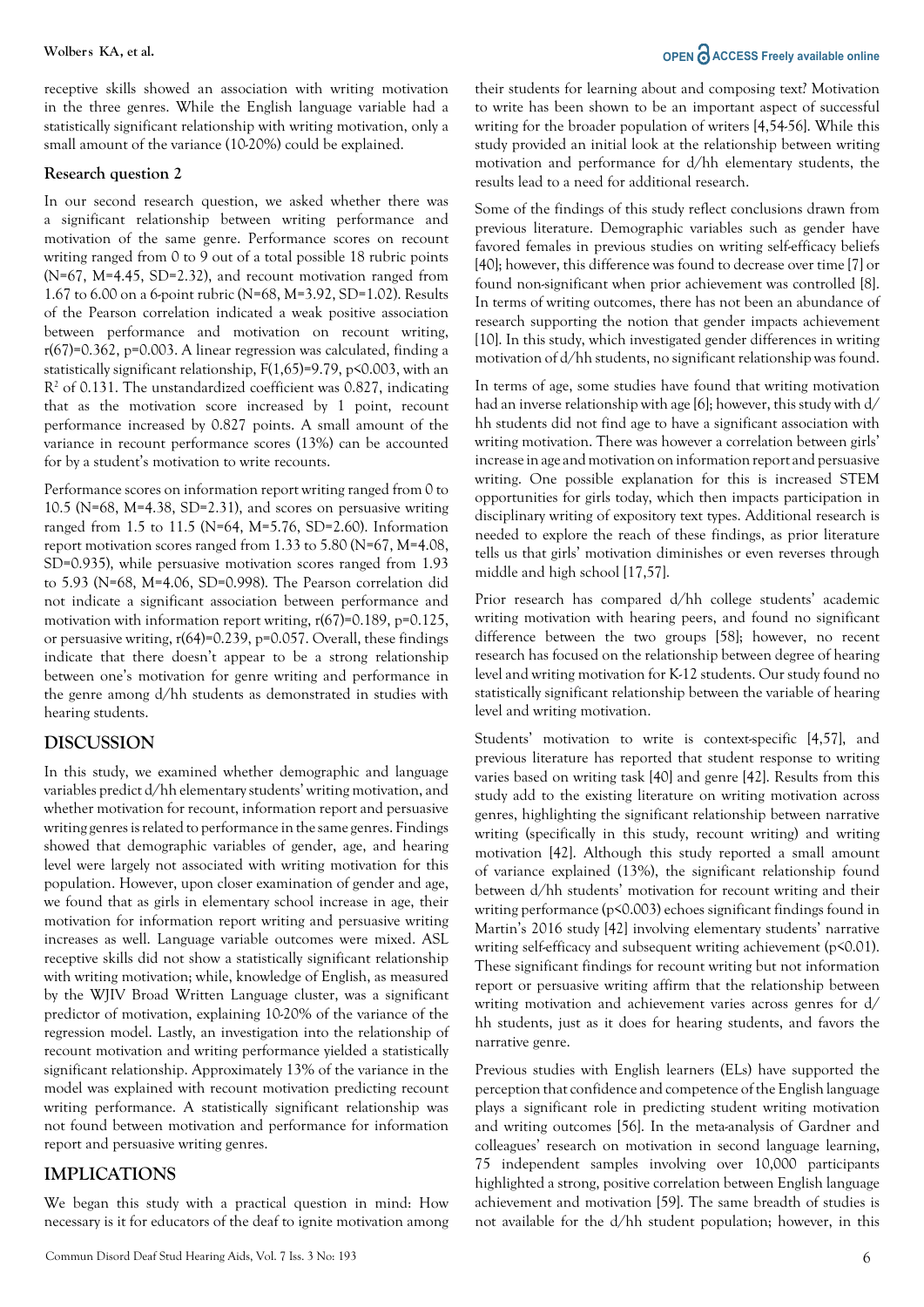study, there was a significant relationship between English (as demonstrated on the WJ Broad Written Language) and student writing motivation. Additional research is necessary to explore this relationship further.

By investigating the available research for writing motivation of ELs, some relevant connections can be drawn with the d/hh student population; however, an important linguistic consideration must be made. D/hh students are often deprived of exposure to accessible language for acquisition and have fewer linguistic resources in American Sign Language (ASL) and/or English to bring to the task of writing [60-62] It stands to reason that if a student does not have access to the language to express a thought or experience, writing will be impacted. More research is needed to fully examine the impact of language delay and deprivation on writing motivation and outcomes.

The results of this study present researchers and teachers with potential new directions for examining the sources behind writing motivation for d/hh students. Classroom instruction potentially plays a stronger role in individual student motivation. Troia [23] highlights the importance of task interest and value for writing motivation as this construct focuses on students' background knowledge and interest in classroom activities. Studies have shown that even with high student interest, difficulty in writing persists if students do not have sufficient background knowledge in a topic [46,63]. In the present study, the relationship between student motivation for recount writing and student writing outcomes was statistically significant. This result was not entirely unexpected, as this genre provides students with the most choice. Not only does choice allow students to write about topics that are of interest to them, but also allows students to leverage and capitalize on their available language resources to communicate their knowledge and background experience on the topic.

# **LIMITATIONS AND FUTURE DIRECTIONS**

There were limitations related to administering the measures. Because of the need to provide ASL interpretation and English voice recordings for each question of the motivation surveys, administration time was lengthy. We observed that the student participants were restless when taking the survey, and we question the extent to which this had an impact on their responses. Additionally, we question the impact of language delay and deprivation on student participants' ability to understand survey items. While we were able to identify and remove some surveys of students that demonstrated lack of understanding with the help of teacher reporting and by reviewing survey responses (e.g., they didn't respond differently to negatively stated items), triangulation with additional measures such as observation and interviews would provide greater assurance. Similarly, students may have been constrained by their English knowledge when writing to the sample prompts, and it is possible that additional analyses of ASL compositions may reveal greater writing and genre knowledge for some students.

Another limitation of the study was the measures used to collect data. Both the writing performance and the motivation data were collected through the use of scoring rubrics. Ordinal data, such as data from scoring rubrics, are categorical data that are rank ordered (e.g., poor to excellent). While the practice is common to use rubric scores in analyses, there are limitations. For example, it is difficult to discern the degree of difference between rubric scores which is implied in statistics using means and standardized deviations.

# **Wolbers KA, et al. OPEN**  $\partial$  **ACCESS Freely available online**

Additionally, through examination of the ASL data collected in this study using the ASL receptive skills test, we did not find that scores were broadly spread to represent students' differentiated levels of ASL knowledge that teachers and researchers observed. We recommend future psychometric testing of the ASL receptive skills test with older d/hh children in later elementary school.

A final limitation of the study was the sample size which constrained the number of predictor variables. A larger N is recommended in future research in order to examine the relationship of motivation to performance while controlling for language variables such as English knowledge. It would also be possible to investigate the extent to which amplified hearing levels played a role in students' writing motivation.

# **CONCLUSION**

In this study, we examined whether demographic variables such as age, gender, hearing level, or language competency were predictive of elementary d/hh students' writing motivation, and whether the students' motivation for writing in three various genres was related to their writing performance in each genre. English language competency and writing motivation were found to have a statistically significant relationship, as well as students' motivation for writing recounts and performance in the same genre; however, only a small portion of these variances were explained. It is suggested that additional studies examining writing motivation, language, and writing performance are needed in order to examine more clearly the extent to which motivation plays an important role in the writing performance of d/hh children.

# **ACKNOWLEDGMENT**

The research reported here was supported by the Institute of Education Sciences, U.S. Department of Education, through Grant R324A120085 to the University of Tennessee. The opinions expressed are those of the authors and do not represent views of the Institute or the U.S. Department of Education.

# **REFERENCES**

- 1. Ryan RM, Deci EL. Intrinsic and extrinsic motivations: Classic definitions and new directions. Contemp Educ Psychol. 2000;25:54-67.
- 2. Guay F, Ratelle CF, Chanal J. Optimal learning in optimal contexts: The role of self-determination in education. Canadian Psychology. 2008;49:233-40.
- 3. Guthrie JT, McRae A, Klauda SL. Contributions of concept-oriented reading instruction to knowledge about interventions for motivations in reading. Educational Psychologist. 2007;42:237-50.
- 4. Troia GA, Shankland RK, Wolbers KA. Motivation research in writing: Theoretical and empirical considerations. Reading and Writing Quarterly. 2012;28:5-28.
- 5. Pajares F, Valiante G. Gender differences in writing motivation and achievement of middle school students: A function of gender orientation? Contemp Educ Psychol. 2001;26:366-81.
- 6. Gottfried AE, Fleming JS, Gottfried AW. Continuity of academic intrinsic motivation from childhood through late adolescence: A longitudinal study. J Educ Psychol. 2001;93:3-13.
- 7. Knudson RE. Analysis of argumentative writing at two grade levels. The Journal of Educational Research. 1992;85:169-79.
- 8. Pajares F, Valiante G. Grade level and gender differences in the writing self-beliefs of middle school students. Contemp Educ Psychol. 1999;24:390-405.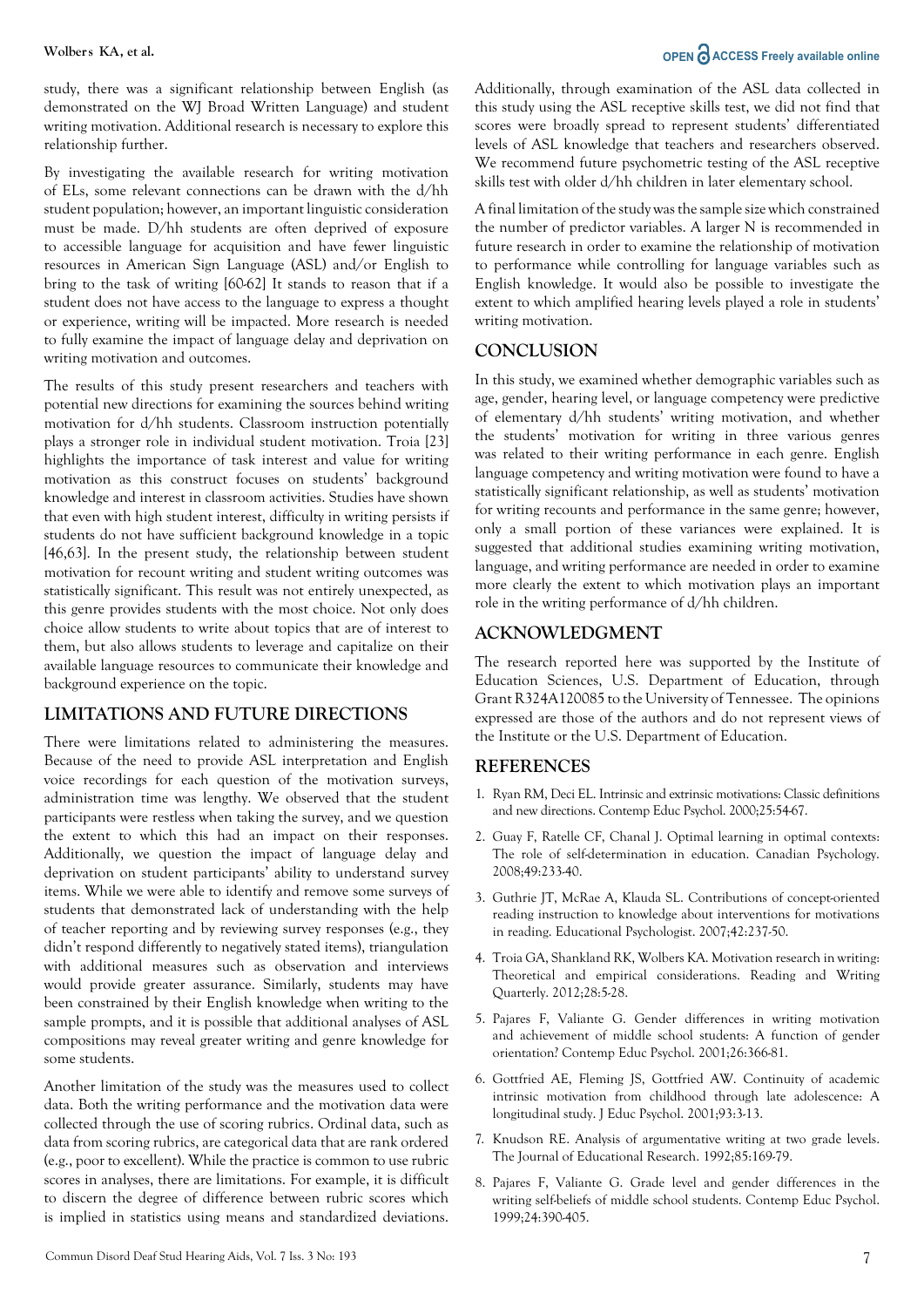#### **Wolbers KA, et al. OPEN**  $\partial$  **ACCESS Freely available online**

- 9. Collie R, Martin A, Curwood J. Multidimensional motivation and engagement for writing: Construct validation with a sample of boys. Educational Psychology. 2015:1-21.
- 10.Tomlinson C. The differentiated classroom: Responding to the needs of all learners. 2nd edn. Alexandria, VA: ASCD; 2014.
- 11.Strassman B, Schirmer B. Teaching writing to deaf students: Does research offer evidence for practice? Remedial and Special Education. 2012;43:166-79.
- 12.Albertini JA, Schley S. Writing: Characteristics, instruction, and assessment. In M. Marschark, & P. E. Spencer (Eds.), Oxford handbook of deaf Studies, language, and education. New York: Oxford University Press; 2003:123-35.
- 13.Mayer C. What really matters in the early literacy development of deaf children. J Deaf Stud Deaf Educ. 2007;12:411-31.
- 14.Pajares F, Valiante G, Fai Cheong Y. Writing self-efficacy and its relation to gender, writing motivation and writing competence: A developmental perspective. In S. Hidi & P. Boscolo. Studies in writing: Writing and motivation. Oxford, UK: Elsevier Ltd. 2007:141-59.
- 15.Troia GA, Harbaugh AG, Shankland RK, Wolbers KA, Lawrence AM. Relationships between writing motivation, writing activity, and writing performance: Effects of grade, sex, and ability. Reading and Writing. 2013;26:17-44.
- 16.Schunk DH, Meece JL, Pintrich PR. Motivation in education: Theory, research, and applications. 4th edn. Boston, MA: Pearson. 2014.
- 17. Bruning R, Horn C. Developing motivation to write. Educational Psychologist 2000;35:25-37.
- 18.Pintrich PR, Schunk DH. Motivation in education: Theory, research and applications. 2nd edn. Upper Saddle River, NJ: Merrill. 2002.
- 19.Albertini J. Critical literacy, whole language, and the teaching of writing to deaf students: Who should dictate to whom? TESOL Quarterly. 1993;27:59-73.
- 20.Dostal H, Bowers L, Wolbers K. "We are authors": A qualitative analysis of deaf students writing during one year of Strategic and Interactive Writing (SIWI). The Review of Disability Studies: An international Journal. 2015;11:1-19.
- 21.Cordaro DA. Motivating students to write: Some empirical answers (and questions). Pedagogy. 2009;9:361-7.
- 22.Lo J, Hyland F. Enhancing students' engagement and motivation in writing: The case of primary students in Hong Kong. J Second Lang Writ. 2007;16:219-37.
- 23.Troia GA. Teaching writing strategies to children with disabilities: Setting generalization as the goal. Exceptionality. 2002;10:249-69.
- 24.Troia G, Maddox M. Writing instruction in middle schools: Special and general education teachers share their views and voice their concerns. Exceptionality. 2004;12:19-37.
- 25.Boscolo P, Hidi S. The multiple meanings of motivation to write. In P. Boscolo & S. Hidi (Eds.), Studies in writing: Writing and motivation. Oxford: Elsevier. 2007;1-14.
- 26.Kurtz BE, Borkowski JG. Children's metacognition: Exploring relations among knowledge, process, and motivational variables. J Exp Child Psychol. 1984;37:335-54.
- 27.Diener CI, Dweck CS. An analysis of learned helplessness: Continuous changes performance, strategy, and achievement cognitions following failure. J Pers Soc Psychol. 1978;36:451-62.
- 28.Kuhl J. Volitional mediators of cognition-behavior consistency: Selfregulatory processes and action vs. state orientation. In J. Kuhl & J. Beckmann (Eds.), Action control: From cognition to behavior. New York: Springer-Verlag. 1985;101-28.
- 29.Pearl R, Bryan T, Herzog A. Learning disabled and nondisabled children's strategy analyses under high and low success conditions. Learning Disability Quarterly. 1983;6:67-74.
- 30.Pipp-Siegel S, Sedey AL, VanLeeuwen AM. Mastery motivation and expressive language in young children with hearing loss. J Deaf Stud Deaf Educ. 2003;8:133-145.
- 31.Thomas JW, Iventosch L, Rohwer WD, Yoshinaga-Itano C. Relationships among student characteristics, study activities, and achievement as a function of course characteristics. Contemp Educ Psychol. 1987;12:344-64.
- 32.Zimmerman BJ, Ringle J. Effects of model persistence and statements of confidence on children's self-efficacy and problem solving. J Educ Psychol. 1981;73:485-93.
- 33.Bandura A. The explanatory and predictive scope of self-efficacy theory. J Soc Clin Psychol. 1986;4:359-73.
- 34.Rosenthal TL, Bandura A. Psychological modeling: Theory and practice. In S. L. Garfield & A. E. Bergin (Eds.), Handbook of psychotherapy and behavior change. 2nd edn. New York:Wiley; 1978.
- 35.Schunk DH. Verbalization and children's self-regulated learning. Contemp Educ Psychol. 1986;11:347-69.
- 36.Zimmerman BJ. Becoming a self-regulated learner: Which are the key subprocesses? Contemp Educ Psychol. 1986;11:307-13.
- 37.Bandura A, Schunk DH. Cultivating competence, self-efficacy, and intrinsic interest through proximal self-motivation. J Pers Soc Psychol. 198;41:586-98.
- 38.Zimmerman BJ. Self-efficacy: An essential motive to learn. Contemp Educ Psychol. 2000;25:82-91.
- 39.Schunk DH. Self-efficacy perspective on achievement behavior. Educational Psychologist. 1984;19:48-58.
- 40.Hidi S, Berndorff D, Ainley M. Children's argument writing, interest and self-efficacy: An intervention study. Learning and Instruction. 2002;12:429-46.
- 41.Hidi S, Boscolo P. Motivation and writing. In C. A. MacArthur, S. Graham, & J. Fitzgerald (Eds.), Handbook of writing research. New York:Guilford Press. 2006;144-57.
- 42.Martin MS. Examining the writing motivation and achievement of at-risk elementary-aged students (Doctoral dissertation) University of Tennessee-Knoxville. 2016.
- 43.Graham S, Harris K. Common core state standards, writing, and students with LD: Recommendations. Learning Disabilities Research & Practice. 2013;28: 28-37.
- 44.Hidi S, Harackiewicz J. Motivating the academically unmotivated: A critical issue for the 21st century. Review of Educational Research. 2000;70:151-79.
- 45.Hidi S, McLaren J. The effect of topic and theme interestingness on the production of school expositions. In H. Mandl, E. De Corte, N. Bennett, & H. F. Friedrich (Eds.), Learning and instruction in an international context. Oxford: Pergamon. 1990;2.2:295-308.
- 46.Hidi SE, McLaren JA. Motivational factors and writing: The role of topic interestingness. European Journal of Psychology of Education. 1991;6:187-97.
- 47. Pajares F, Hartley J, Valiante G. Response format in writing self-efficacy assessment: Greater discrimination increases prediction. Measurement and Evaluation in Counseling and Development. 2001;33:214-21.
- 48.Eccles JS, Wigfield A, Flanagan CA, Miller C, Reuman DA, Yee D. Self-concepts, domain values, and self-esteem: Relations and changes at early adolescence. J Pers. 1989;57:283-310.